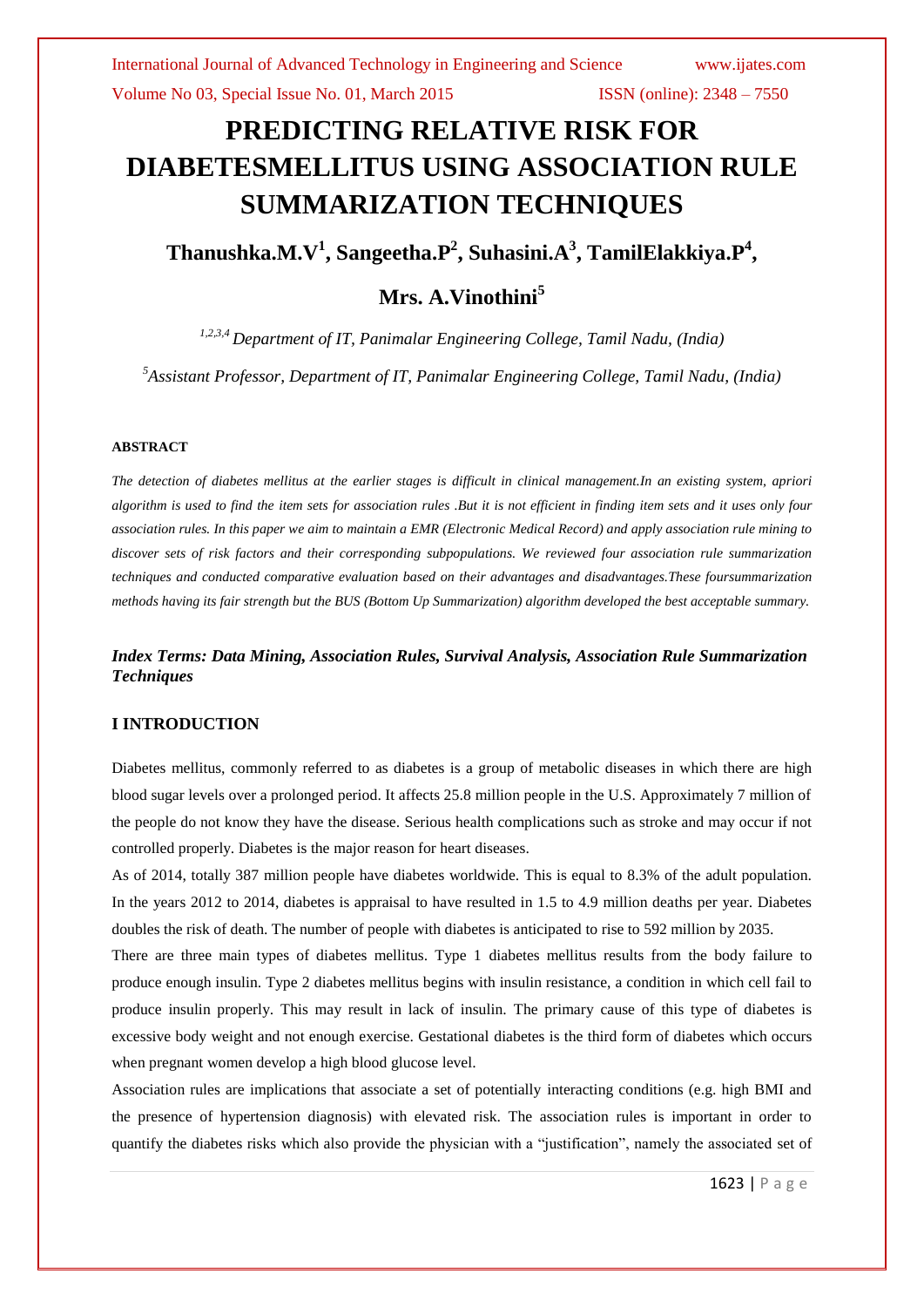# International Journal of Advanced Technology in Engineering and Science www.ijates.com Volume No 03, Special Issue No. 01, March 2015 ISSN (online): 2348 – 7550

conditions. This set of conditions can be used to provide treatment towards a more personalized and targeted preventive care or diabetes management.

#### **II EXISTING SYSTEM**

In an existing system, the patient records are recorded manually. Because of this the full information of the patient cannot be obtained. This method is called as**Censoring.** If a patient drops out of the study, we may not know if hegets diabetes at the end of the study. The ability to use partial information is the key characteristics of survival analysis making it a mainstay technique in clinical research.

#### **III PROPOSED ALGORITHM**

The original rule set available in the Electronic Medical Record(EMR) are compressed using the four rule set summarization techniques namely APRX-COLLECTION, RPGlobal, TopK,BUS to predict the Relative Risk of Diabetics Mellitus of patients. The applicability and strength of the Association rule set summarization techniques have been proposed .But it cannot provide the exact results. The four summarization techniques enables the practitioners in choosing the most suitable one. Between TopK and BUS, we found that BUS retained slightly more redundancy than TopK,. Top K has better ability and patient coverage. Thus BUS has been made the best suited algorithm for these purposes.

#### **IV ASSOCIATION RULE MINING**

Association rule mining, one of the most important and well researched techniques of data mining. It aspires to extract interesting correlations, frequent patterns and associations among sets of items in the transaction databases. Let an item be a binary indicator signifying whether a patient possesses the corresponding risk factor. E.g. The item htn indicates whether the patient has been diagnosed with hypertension. Let X denote the item matrix, which is a binary covariate matrix with rows representing patients and the columns representing items. An item set is a set of items: it indicates whether the corresponding risk factors are all present in the patient. If they are, the patient is said to be covered by the item set (or the item set applies to a patient).An association rule is of form I→ J, where I and J are both item sets. The rule represents an implication that if J is likely to apply to a patient given that I apply. The item set I is the antecedent and J is the consequent of the rule. The strength and "significance" of the association is traditionally quantified through the support and confidence measures.

#### **V DISTRIBUTIONAL ASSOCIATION RULE**

**A Distributional association rule** is defined by an itemset I and is an implication that for a continuous outcome y, its distribution between the affected and the unaffected subpopulations is statistically significantly different. For example, the rule {htn, fibra} indicates that the patients both presenting hypertension (high blood pressure) and taking statins (cholesterol drugs) have a significantly higher chance of progression to diabetes than the patients who are either not hypertensive or do not have statins prescribed. The distributional association rules are characterized by the following statistics. For rule R, let OR denote the observed number of diabetes incidents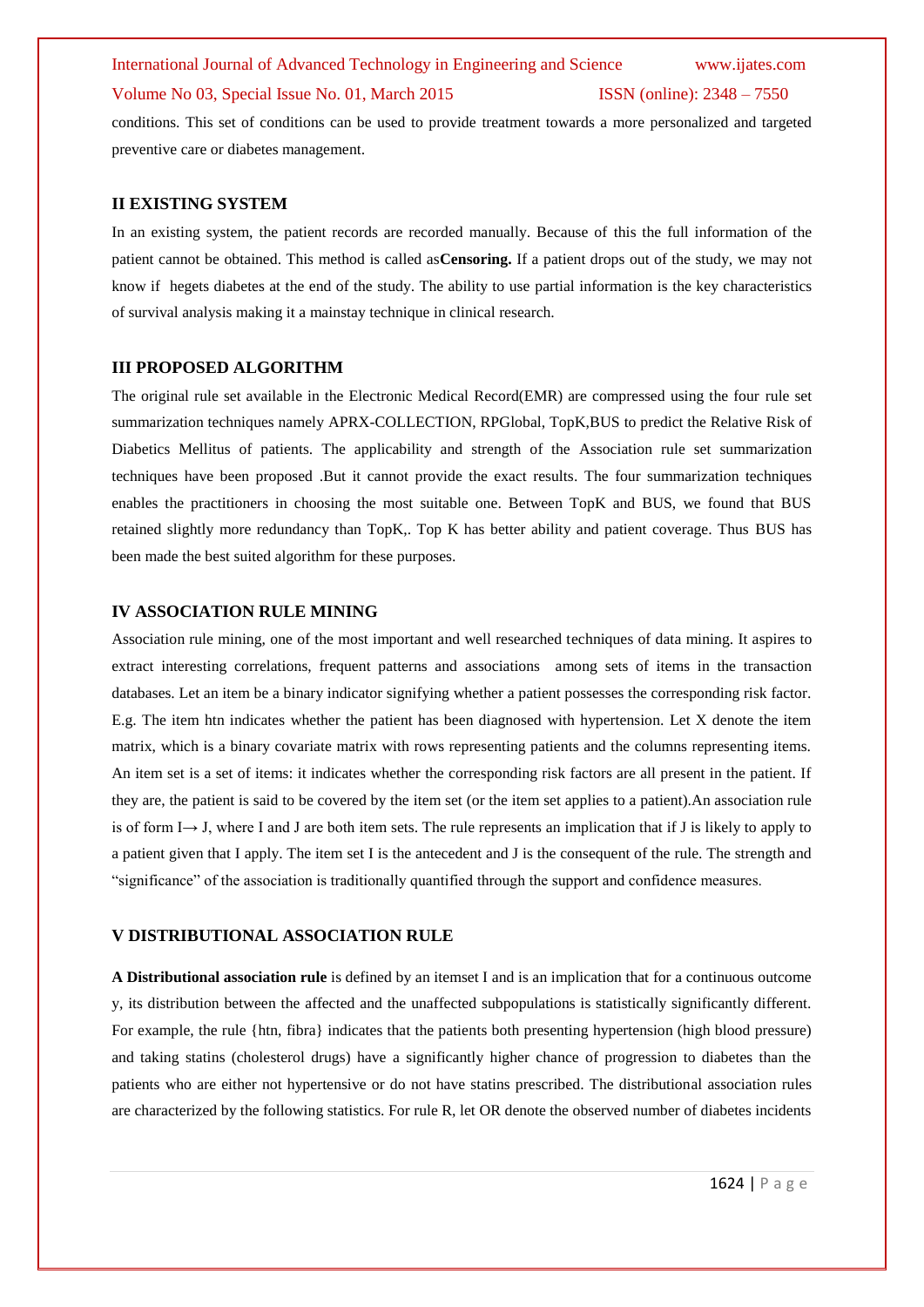#### International Journal of Advanced Technology in Engineering and Science www.ijates.com

#### Volume No 03, Special Issue No. 01, March 2015 ISSN (online): 2348 – 7550

in the subpopulation DR covered by R. Let ER denote the expected number of diabetes incidents in the subpopulation covered by R.  $ER = OR -i \in DRyi$ . Whereyi is the martingale residual for patient i.

The relative risk of a set of risk factors that define R is RR =OR/ER.

**Input:** Set *I* of item sets, number *k* of summary rules **Output:** Set *A* of item sets, s.t.*A* minimizes the criterion *L* Generate an extended set *E* of item sets based on *I*  $A = $$ **while**|*A*| *<k* **do**  $A = \text{argmin} E \in E(L(E))$ Add *A* to *A* Remove the effect of *A* **end while**

#### **VI METHOD**

Many of these rules are slight variants of each other leading to the obfuscation of the clinical patterns underlying the ruleset. One remedy to this problem, which constitutes the main focus of this work, is to summarize the ruleset into a smaller set that is easier to overview. We first review the existing rule set and database summarization methods, then propose a generic framework that these methods fit into and finally, we extend these methods so that they can take a continuous outcome variable.

#### **6.1 Rule Set and Database Summarization**

The goal of rule set summarization is to represent a set I of rules with a smaller set A of rules such that I can be recovered from A with minimal loss of information. Since a rule is defined by a single itemset, we will use itemset" in place of ..rule" meaning the ..itemset that defines the rule".

#### **VII SUMMARIZATION TE**C**HNIQUES AND SUMMARIZED RULE SET**

Summarization is a key data mining concept which involves techniques for finding a compact description of a dataset. Simple summarization methods such as tabulating the mean and standard deviations are often applied for analysis of data, visualization of data and automated report generation.Four summarization techniques are used. we present the rule sets generated by the extended summarization algorithms. For each one algorithm, it provided the best suitable outcome because we used the parameter settings. For APRXCOLLECTION, we used  $\alpha = 0.1$ ,  $\lambda = 1$ ; for RPGlobal, we used  $\delta = 0.5$ ,  $\sigma = 0.2$ ,  $\lambda = 0.98$ ; for Top-K, we used  $\lambda = 0.2$ ; and for BUS, we used  $\lambda = 0.1$ 1. Note that  $\lambda$  notably varies from 1 single for Top-K, which previously takes the risk of diabetes into relation in the usual loss condition.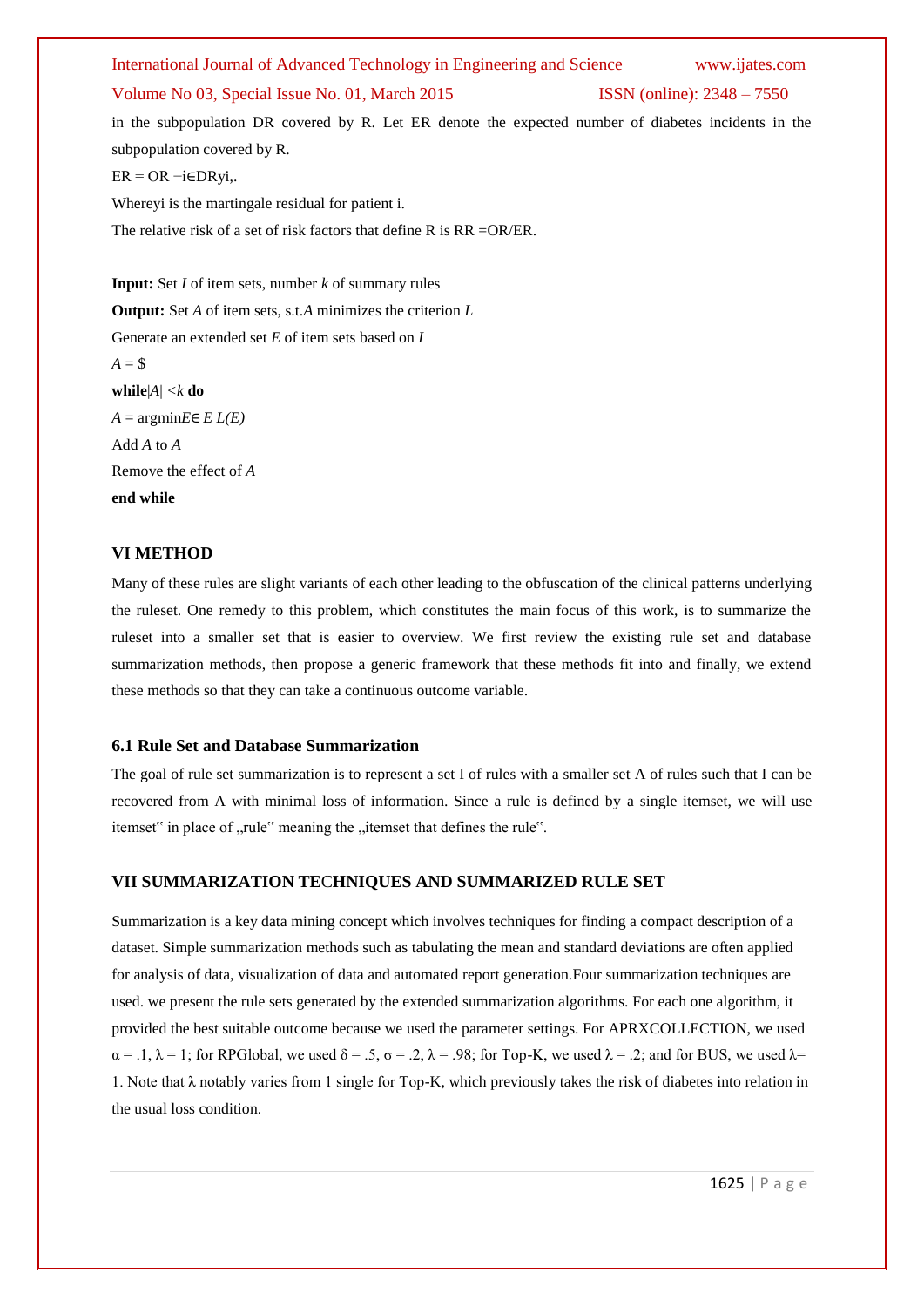International Journal of Advanced Technology in Engineering and Science www.ijates.com Volume No 03, Special Issue No. 01, March 2015 ISSN (online): 2348 – 7550 **VIII SUMMARIZARTION TECHNIQUES**

## **8.1 APRX-Collection**

The APRX-COLLECTION algorithm finds supersets of the conditions (risk factors) in the rule such that most

subsets of the summary rule will be valid rules in the original (unsummarized) set and these subset rules imply similar risk of diabetes.

Rule Set Summarized by APPRX-COLLECTION Described by the Number r of Original Rules Covered, Relative Risk of the Subpopulations Covered RR, the Expected E<sub>R</sub> and

Observed  $O_B$  of Diabetes Incidents in the Covered Subpopulation

| T.              | RR   | $E_R$  | $O_R$ | Rule                                   |
|-----------------|------|--------|-------|----------------------------------------|
| $1\,$           | 1.96 | 36.24  | 71    | fibra                                  |
| 20              | 1.34 | 271.71 | 363   | bmi trigl acearb<br>statin aspirin htn |
| 15              | 1.31 | 348.92 | 457   | bmi trigl statin aspirin ihd           |
| 16 <sup>2</sup> | 1.19 | 426.78 | 506   | hdl trigl acearb aspirin htn           |
| 20              | 1.35 | 273.00 | 368   | bmi sbp trigl acearb diuret<br>htn     |
| 16              | 1.35 | 417.38 | 562   | bmi trigl bb diuret htn                |
| 11              | 1.18 | 761.13 | 895   | bmi trigl acearb statin                |
| 11              | 1.02 | 797.64 | 813   | hdl trigl diuret aspirin               |
| 11              | 1.25 | 550.12 | 688   | bmi acearb htn ihd                     |
| 10              | 1.23 | 534.58 | 660   | bmi sbp ccb htn                        |

#### **8.2 RP Global**

APRX-COLLECTION has some major limitations such as redundancy and intensity of risk. The RP Global mainly uses the rule expression. It also has two main drawbacks such as taking the exposure of patients into relation and creating summary from rules.

Top 10 Rules of the Summarized Rule Set Created by RPGlobal in Terms of Relative Risk RR, Expected  $E_B$  and Observed  $O_B$  Counts of Diabetes

Incidents

| $\overline{RR}$ | $E_R\,$ | $O_R$ | Rule                             |
|-----------------|---------|-------|----------------------------------|
| 1.32            | 38      | 51    | acearb bb statin aspirin htn ihd |
| 1.69            | 32      | 55    | bmi trigl acearb diuret htn      |
| 1.52            | 35      | 54    | bmi bb statin aspirin ihd        |
| 1.93            | 35      | 68    | trigl acearb statin aspirin htn  |
| 1.23            | 52      | 65    | acearb bb diuret aspirin htn     |
| 1.29            | 42      | 55    | sbp tchol acearb diuret htn      |
| 2.20            | 25      | 57    | hdl trigl acearb aspirin htn     |
| 2.10            | 25      | 54    | hdl trigl diuret aspirin htn     |
| 1.86            | 34      | 65    | bmi acearb statin aspirin htn    |
| 1.28            | 42      | 54    | bmi tchol hdl trigl tobacco      |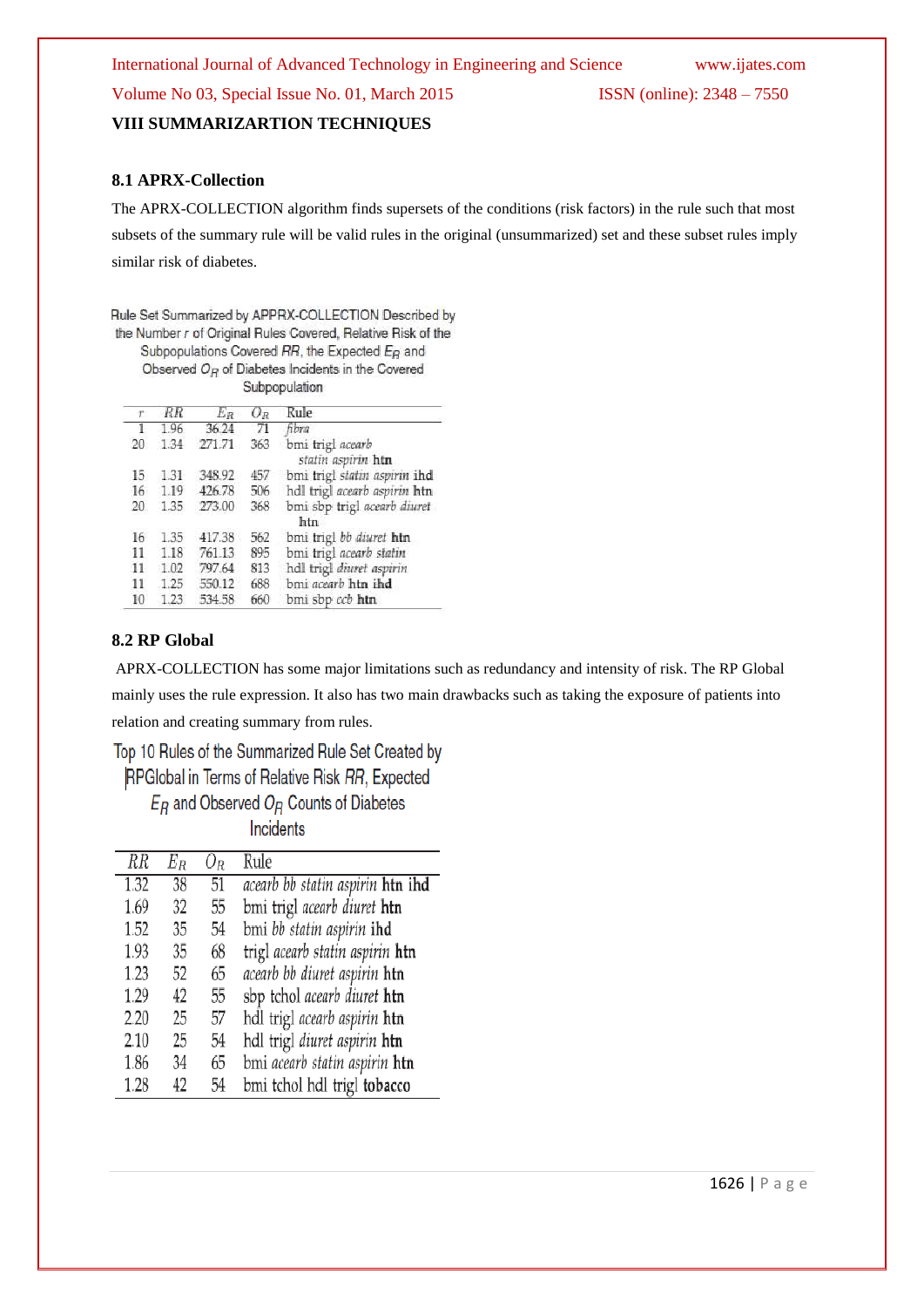# International Journal of Advanced Technology in Engineering and Science www.ijates.com

# Volume No 03, Special Issue No. 01, March 2015 ISSN (online): 2348 – 7550

# **8.3 TOP-K**

The Redundancy-Aware Top K (TopK) algorithm further reduces the redundancy in the rule set which was possible throughoperating on patients rather than the expressions of the rules. TopK still achieves high compression rate.

Top 10 Summarized Rule Created by the Top-K Algorithm

| RR   | $E_R$  | $O_R$ | Rule                                     |
|------|--------|-------|------------------------------------------|
| 2.40 | 21.70  | 52    | fibra <b>htn</b>                         |
| 2.34 | 24.33  | 57    | bmi trigl acearb statin <b>htn</b>       |
| 2.06 | 25.78  | 53    | bmi sbp ccb htn                          |
| 2.10 | 25.74  | 54    | hdl trigl <i>diuret aspirin</i> htn      |
| 1.58 | 37.97  | 60    | bmi hdl i <b>hd</b>                      |
| 1.47 | 45.52  | 67    | sbp htn tobacco                          |
| 1.71 | 43.28  | 74    | bmi sbp trigl aspirin                    |
| 1.46 | 317.03 | 464   | bmi <b>htn</b>                           |
| 1.35 | 36.93  | 50    | tchol <i>acearb bb diuret</i> <b>htn</b> |
| 1.62 | 32.16  | 52    | sbp tchol trigl statin htn               |

# **8.4 BUS**

BUS (as opposed to TopK) operates on the patients and not on the rules. Therefore, redundancy in terms of rule expression can occur. However, BUS explicitly controls the redundancy in the patient space through the parameter mandating the minimum number of new (previously uncovered) cases (patients with diabetes incident) that need to be covered by each rule. Thus the reduced variability in the rule expression does not translate into increased redundancy.

# Top 10 Summarized Rule Created by BUS

| $\overline{RR}$ | $E_R$ | 0 <sub>r</sub> | Rule                                      |
|-----------------|-------|----------------|-------------------------------------------|
| 2.40            | 21    | 52             | <i>fibra</i> htn                          |
| 2.34            | 24    | 57             | bmi trigl <i>acearb statin</i> <b>htn</b> |
| 2.15            | 29    | 64             | bmi trigl aspirin ihd                     |
| 2.10            | 25    | 54             | hdl trigl diuret aspirin htn              |
| 1.91            | 56    | 107            | bmi trigl statin htn                      |
| 2.00            | 47    | 94             | bmi hdl <i>aspirin</i> <b>htn</b>         |
| 1.63            | 55    | 91             | bmi <i>statin</i> ihd                     |
| 1.54            | 78    | 121            | bmi trigl tobacco                         |
| 1.36            | 48    | 66             | bb diuret statin aspirin <b>htn</b>       |
| 1.37            | 39    | 54             | dbp diuret htn                            |

## **IX RESULTS**

Our proposed technique aims to predict the risk of diabetes mellitus. In this we use four association rule summarization techniques such as APRX-COLLECTION, RP Global, Top K and BUS. All these techniques have its own strength but BUS algorithm is the most efficient one.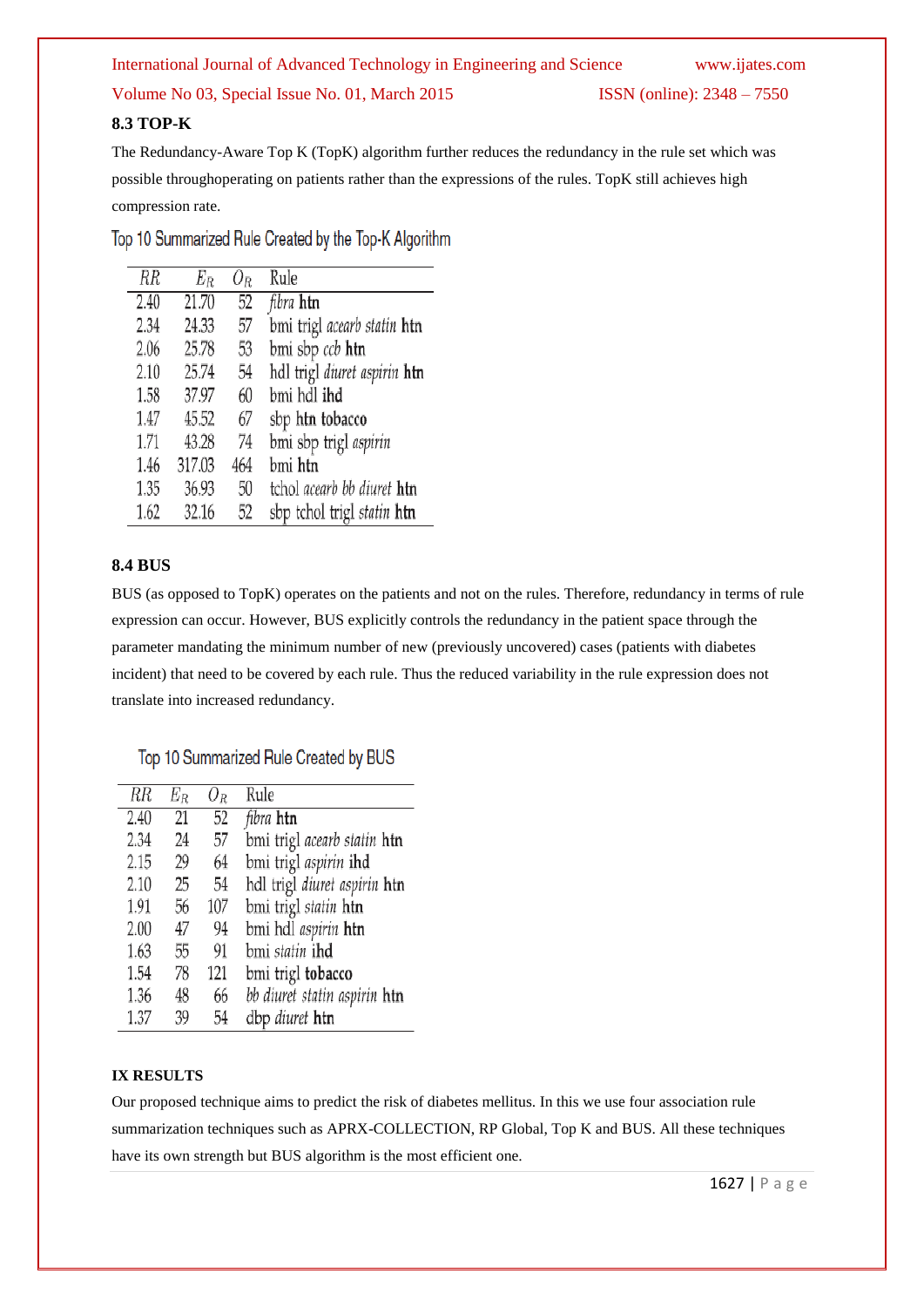



## **X CONCLUSION**

Association rule mining to identify sets of risk factors and the corresponding patient subpopulations that are at significantly increased risk of progressing to diabetes. An excessive number of associationrules were discovered impeding the clinical interpretation results. For this method, the number of rules is used for clinical interpretation is make feasible.

#### **REFERNCES**

- [1] Pedro J. Caraballo, M. Regina Castro, Stephen S. Cha, Peter W. Li, and Gyorgy J. Simon.Use of association rule mining to assess diabetes risk in patients with impaired fasting glucose. In AMIA Annual Symposium, 2011.
- [2] RakeshAgrawal and RamakrishnanSrikant.Fast algorithms for mining association rules.In VLDB Conference, 1994.
- [3] Yonatan Aumann and Yehuda Lindell.A statistical theory for quantitative association rules.In Knowledge Discovery and Data Mining, 1999.
- [4] VarunChandola and Vipin Kumar. Summarization compressing data into an informative representation. Knowledge and Information Systems, 2006.